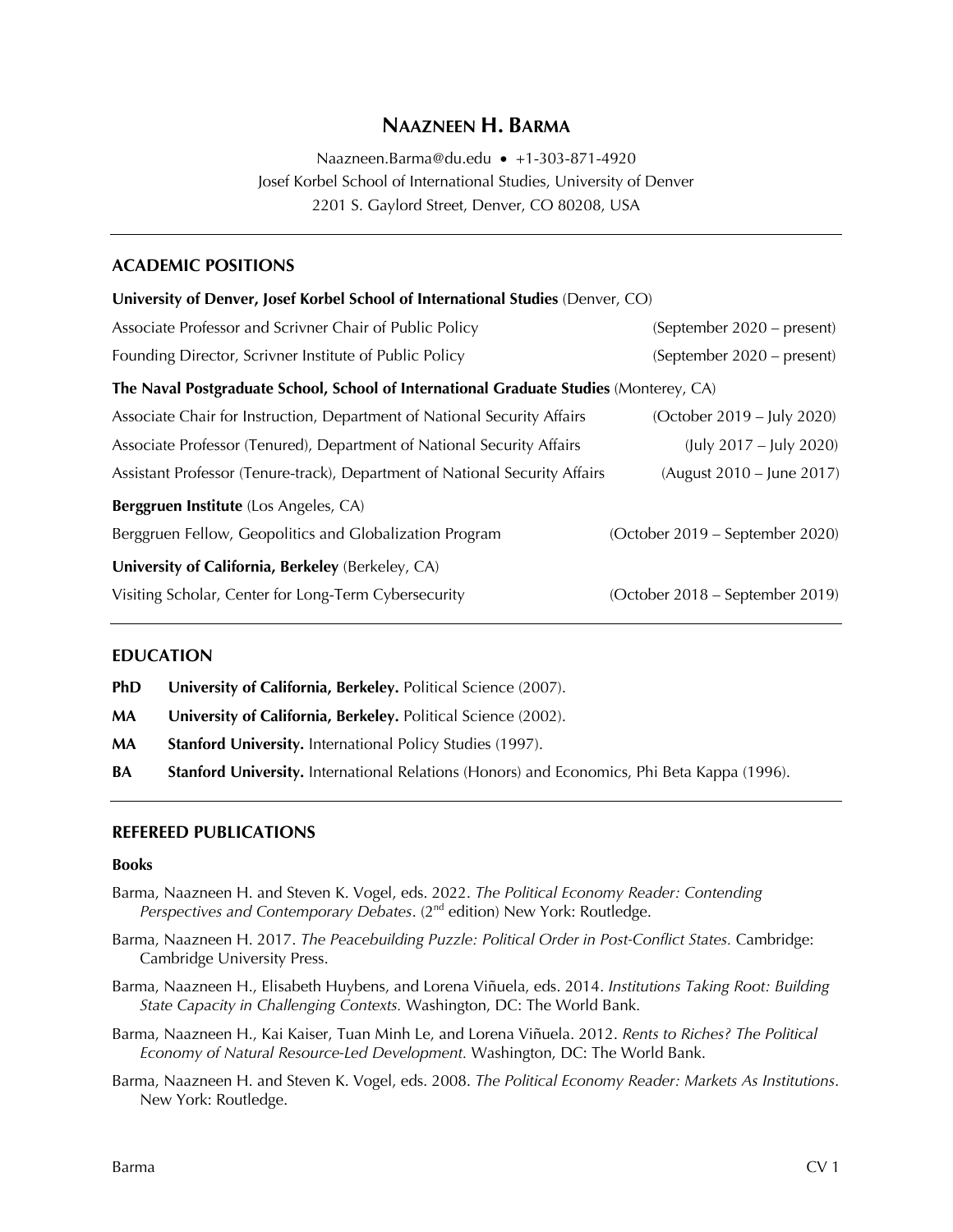#### **Journal Articles**

- Barma, Naazneen H. and James Goldgeier. Forthcoming 2022. "How Not to Bridge the Gap in International Relations." *International Affairs*, September 2022.
- Barma, Naazneen H. 2021. "Do Petroleum Rents Fuel Conflict in Developing Countries? A Case Study of Political Instability in Timor-Leste." *Energy Research & Social Science* 75, May 2021.
- Barma, Naazneen H., Naomi Levy, and Jessica Piombo. 2020. "The Impact of Aid Dynamics on State Effectiveness and Legitimacy." *Studies in Comparative International Development* 55 (2), June 2020: 184–203.
- Barma, Naazneen H., Naomi Levy, and Jessica Piombo. 2017. "Disentangling Aid Dynamics in Statebuilding and Peacebuilding: A Causal Framework." *International Peacekeeping* 24 (2), April 2017: 187–211.
- Barma, Naazneen H., Brent Durbin, Eric Lorber, and Rachel E. Whitlark. 2016. "Imagine a World in Which: Using Scenarios in Political Science." *International Studies Perspectives* 17 (2), May 2016: 117–135.
- Barma, Naazneen H. 2014. "The Rentier State at Work: Comparative Experiences of the Resource Curse in East Asia and the Pacific." *Asia & the Pacific Policy Studies* 1 (2), May 2014: 257–272.
- Barma, Naazneen H. 2012. "Peacebuilding and the Predatory Political Economy of Insecurity: Evidence from Cambodia, East Timor, and Afghanistan." *Conflict, Security & Development* 12 (3), July 2012: 273– 298.
- Barma, Naazneen H., Giacomo Chiozza, Ely Ratner, and Steven Weber. 2009. "A World Without the West? Empirical Patterns and Theoretical Implications." *Chinese Journal of International Politics* 2, October 2009: 577–596.
- Barma, Naazneen H. 2006. "Brokered Democracy-Building: Developing Democracy Through Transitional Governance in Cambodia, East Timor, and Afghanistan." *IJMS: International Journal on Multicultural Societies* 8 (2), Fall 2006: 127–161.

#### **Book Chapters**

- Viñuela, Lorena, Naazneen H. Barma, and Elisabeth Huybens. 2014. "Overview—Institutions Taking Root: Building State Capacity in Challenging Contexts." in *Institutions Taking Root: Building State Capacity in Challenging Contexts*, eds. Naazneen H. Barma, Elisabeth Huybens, and Lorena Viñuela, 1–33. The World Bank.
- Barma, Naazneen H. and Stephanie Robert Oksen. 2014. "The Institution-Building Context in Lao PDR," "Lao PDR Case Study: Électricité du Laos," and "Lao PDR Case Study: Ministry of Public Works and Transport." in *Institutions Taking Root: Building State Capacity in Challenging Contexts*, eds. Naazneen H. Barma, Elisabeth Huybens, and Lorena Viñuela, 111–178. The World Bank.
- Barma, Naazneen H. 2012. "Petroleum, Governance, and Fragility: The Micro Politics of Petroleum in Post-Conflict States." in *Beyond the Resource Curse*, eds. Brenda Shaffer and Taleh Ziyadov, 330–351. University of Pennsylvania Press.
- Barma, Naazneen H. 2006. "The Emerging Economies in the Digital Era: Market Places, Market Players, and Market Makers." in *How Revolutionary was the Digital Revolution? National Responses, Market Transitions, and Global Technology*, eds. John Zysman and Abraham Newman, 148–170. Stanford University Press.

#### **Analytical Reports and Papers**

Barma, Naazneen H. and Jana Orac. 2014. "Tailoring Civil Service Pay Analysis and Advice to Context: Challenges, Approaches, and the Case of Lao PDR." *World Bank Policy Research Working Paper Series* # 6744. Washington, DC: The World Bank.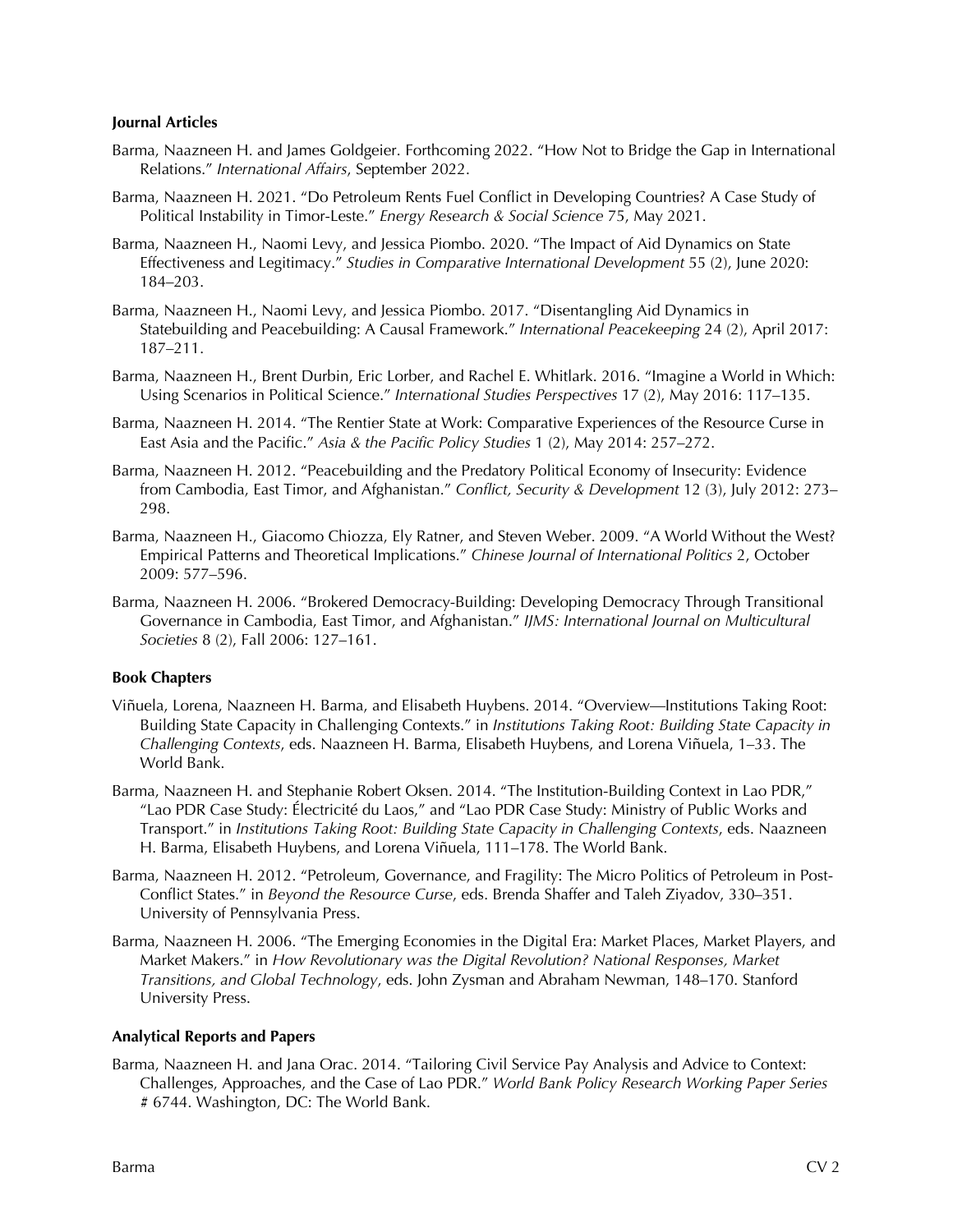- Barma, Naazneen H. 2010. *Lao PDR Civil Service Pay and Compensation Review: Attracting and Motivating Civil Servants.* Report No. 58018-LA, Poverty Reduction and Economic Management Unit, East Asia and Pacific Region. Washington, DC: The World Bank.
- Nunberg, Barbara, Naazneen H. Barma, Mark Abdollahian, Amanda Green, and Deborah Perlman. 2010. "At the Frontier of Practical Political Economy: Operationalizing an Agent-Based Stakeholder Model in the World Bank's East Asia and Pacific Region." *World Bank Policy Research Working Paper Series* # 5176. Washington, DC: The World Bank.
- Manning, Nick with Naazneen H. Barma, Jean Blondel, Elsa Pilichowski, and Vincent Wright. 1999. *Strategic Decisionmaking in Cabinet Government: Institutional Underpinnings and Obstacles*. Sector Studies Series. Washington, DC: The World Bank.

#### **WORK IN PROGRESS**

#### **Books**

Barma, Naazneen H., Brent Durbin, and Steven Weber. *How to Make the World More Liberal*. In contract with Oxford University Press, expected 2023.

#### **Article Manuscripts**

Barma, Naazneen H. "Mentoring as a Tool for Inclusion." Revise and resubmit.

- Tama, Jordan, Naazneen H. Barma, Brent Durbin, James Goldgeier, and Bruce W. Jentleson. "Bridging the Gap in a Changing World: New Opportunities and Challenges for Engaging Practitioners and the Public." Draft.
- Barma, Naazneen H. "Peacebuilding and the Post-Conflict Power Landscape in Historical Institutionalist Perspective." Draft.
- Barma, Naazneen H. and Naomi Levy "An Analysis of World Bank Development Aid Effectiveness in Cambodia and Laos." In progress.

#### **OTHER PUBLICATIONS**

#### **Journal Articles**

- Barma, Naazneen H. 2017. "Why Dependence on Postconflict Elites Causes Peacebuilding Failures." *Governance: An International Journal of Policy, Administration & Institutions* 30 (1), January 2017: 7–9.
- Barma, Naazneen H., Ely Ratner, and Regine Spector. 2009. "Open Authoritarian Regimes: Surviving and Thriving in the Liberal International Order." Project Description. *Democracy & Society* 6 (2), Spring 2009: 8–11.

#### **Book Chapters**

- Barma, Naazneen H. 2022. "Economic Development: From Orthodoxy to Heterodoxy." in *The Political Economy Reader: Contending Perspectives and Contemporary Debates*, edited by Naazneen H. Barma and Steven K. Vogel, 441–454. New York: Routledge.
- Barma, Naazneen H. 2007. "Failed State," and "Regional Development Bank." in *Encyclopedia of Governance*, edited by Mark Bevir, 307–308 and 806–807*.* New York: SAGE Publications.

#### **Book Reviews**

Barma, Naazneen H. 2021. Introduction to roundtable review of Rebecca Lissner and Mira Rapp-Hooper, *An Open World: How America Can Win the Contest for Twenty-First-Century Order* (Yale University Press, 2020). *H-Diplo* ISSF Roundtable 13–1, September 17, 2021: 2–5.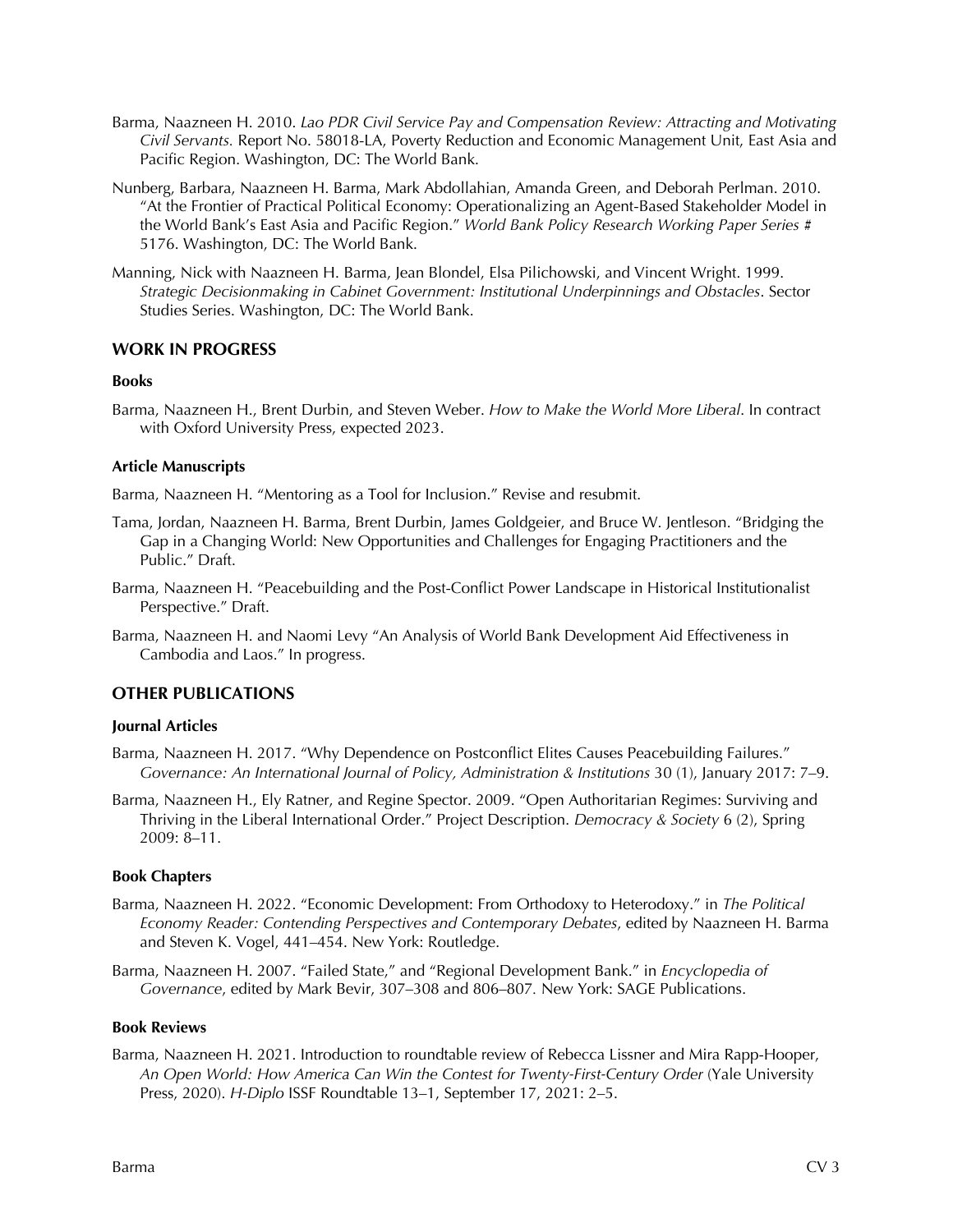- Barma, Naazneen H. 2021. "This Book Explains When Peacekeeping Works and When it Doesn't." Review of Severine Autesserre, *The Frontlines of Peace: An Insider's Guide to Changing the World*. The Monkey Cage, *Washington Post* online, August 20, 2021.
- Barma, Naazneen H. 2020. Book review of Pamina Firchow, *Reclaiming Everyday Peace: Local Voices in Measurement and Evaluation After War* (Cambridge University Press, 2018). *Perspectives on Politics* 18 (3), September 2020: 1001–1003.
- Barma, Naazneen H. 2019. Book review of Susanna P. Campbell, *Global Governance and Local Peace: Accountability and Performance in International Peacebuilding* (Cambridge University Press, 2018). *H-Diplo* ISSF Roundtable X (24): 5–8.

#### **Policy Journal Pieces**

- Barma, Naazneen H. 2020. "Authoritarianism's Third Wave." *Noema Magazine* online, June 25, 2020.
- Barma, Naazneen, Brent Durbin, and Andrea Kendall-Taylor. 2020. "Digital Authoritarianism: Finding Our Way Out of the Darkness." *War on the Rocks* online, February 10, 2020.
- Barma, Naazneen H., Ely Ratner, and Steven Weber. 2014. "Welcome to the World Without the West." *The National Interest* online, November 12, 2014.
- Barma, Naazneen H., Ely Ratner, and Steven Weber. 2013. "The Mythical Liberal Order." *The National Interest* 124, March/April 2013: 56–67.
- Barma, Naazneen H., Ely Ratner, and Steven Weber. 2007. "A World Without the West." *The National Interest* 90, July/August 2007: 23–30
- Weber, Steven, Naazneen H. Barma, Matthew Kroenig, and Ely Ratner. 2007. "How Globalization Went Bad." *Foreign Policy*, January/February 2007: 48–54.
- Barma, Naazneen H. and Ely Ratner. 2006. "China's Illiberal Challenge." *Democracy: A Journal of Ideas* Issue 2, Fall 2006: 56–68.

#### **Short-Form Commentary and Media** (last 5 years)

Featured on Denver Channel 7 ABC, evening news. "A Year After the Insurrection." January 6, 2022.

- Guest on Wisconsin Public Radio, *Central Time*. "How Afghanistan Fell to the Taliban So Quickly." August 17, 2021.
- Barma, Naazneen H. 2020. "The Leaky Pipeline." *Represent Series*, Defense 360, Center for Strategic and International Studies, October 27, 2020.
- Barma, Naazneen H. 2020. "Mentoring is What you Make of It." *Duck of Minerva* online, June 11, 2020.
- Piombo, Jessica, Naazneen H. Barma, and Naomi Levy. 2019. "The Puzzle of International Intervention in Conflict-Affected States." *Owl in the Olive Tree*, Minerva Research Initiative blog, December 17, 2019.
- Barma, Naazneen H., Brent Durbin, and Steven Weber. 2019. "What the Super Bowl Can Teach Us About Foreign Policy." The Monkey Cage, *Washington Post* online, February 3, 2019.

Barma, Naazneen H. 2017. "Darkness Falls in Cambodia." *Duck of Minerva* online, September 28, 2017.

#### **HONORS AND AWARDS** (select)

**Korbel Outstanding Teaching Award,** Josef Korbel School of International Studies, University of Denver (2022). A student-nominated award presented to a faculty member who exemplifies Korbel's commitment to students both inside and outside the classroom.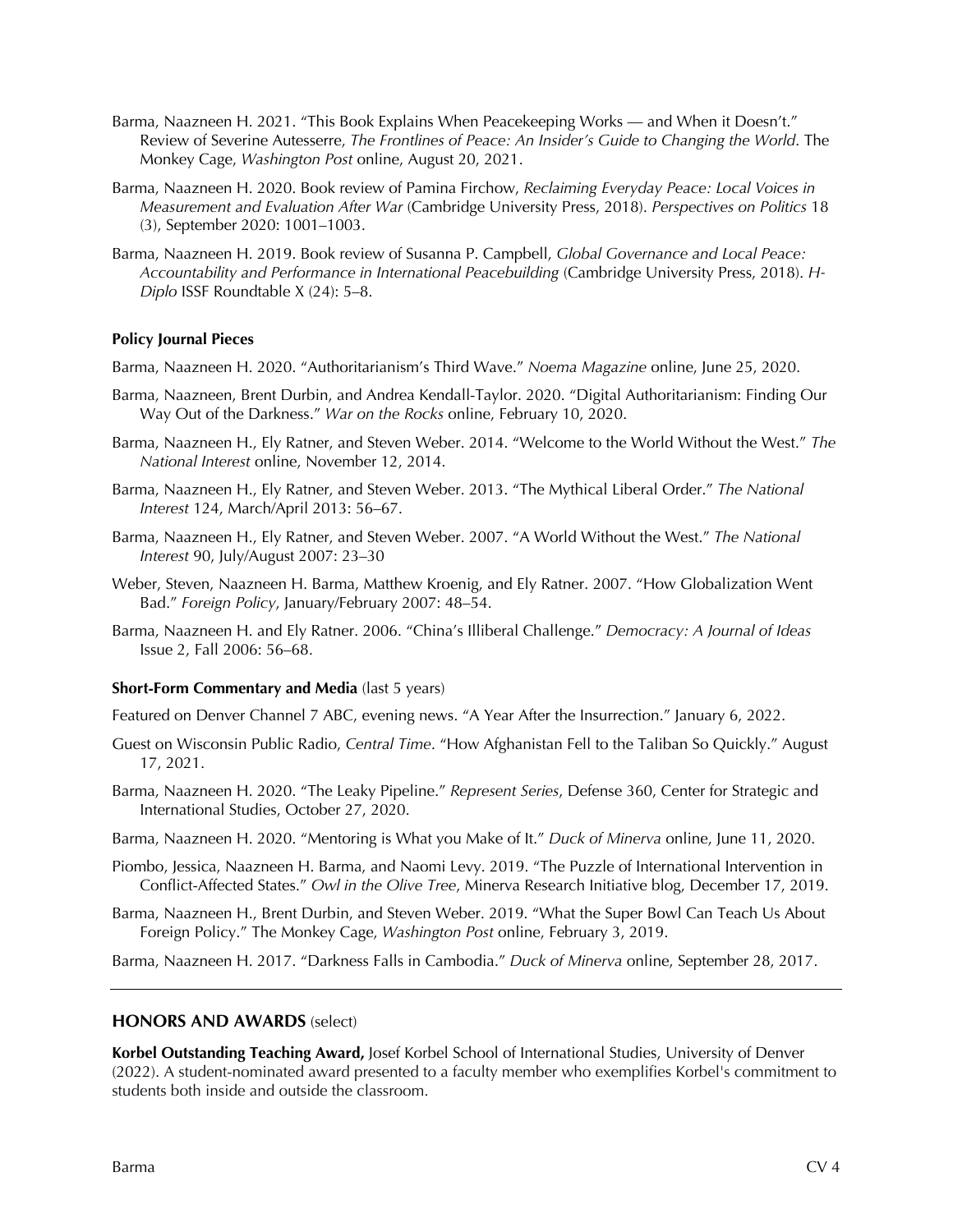**Faculty Exceptional Service Recognition, University of Denver (2022).** 

**Susan S. Northcutt Award,** Women's Caucus for International Studies, International Studies Association (2021). Recognizes a person who actively works towards recruiting and advancing women and other underrepresented scholars in the profession, whose spirit is exceptionally inclusive, generous, and conscientious, and who has made significant contributions to the field of international studies through outstanding scholarship, teaching, and mentoring.

**Richard W. Hamming Annual Faculty Award for Achievement in Teaching,** The Naval Postgraduate School (2018). Awarded on the basis of outstanding teaching, excellence in thesis supervision, and strength of contribution to students beyond the classroom.

**Rear Admiral John Jay Schieffelin Award for Excellence in Teaching,** The Naval Postgraduate School (2015). Awarded on the basis of track record in student and alumni polling.

**Lieutenant Commander David L. Williams Outstanding Professor Award,** The Naval Postgraduate School (2014). Presented to the faculty member of the School of International Graduate Studies who has demonstrated the greatest dedication to the learning and intellectual growth of students.

**Peter H. Odegard Award**, Political Science Department, University of California, Berkeley (2005). Awarded in recognition of scholarly promise and outstanding achievement as a distinguished doctoral candidate.

## **RESEARCH GRANTS AND FELLOWSHIPS** (last 10 years)

**Public Impact Fellowship,** University of Denver (2021).

**Carnegie Corporation of New York Grant** (2012–ongoing). Co-Director (with Brent Durbin and Jordan Tama; and previously also with James Goldgeier, Bruce Jentleson, and Steven Weber), "Bridging the Gap: An Initiative for Training, Research, and Outreach to Bridge the Gap Between Academia and the Policy World with a Focus on Foreign Policy and International Relations." 2012–14 (\$595,000); 2014–2016 (\$741,000); 2017–18 (\$741,000); 2019–20 (\$741,000); 2021–22 (\$595,000). [Grant administered at American University School of International Service.]

**Raymond Frankel Foundation Grant** (2018–ongoing). Co-Director (with Brent Durbin and Jordan Tama; and previously also with James Goldgeier, Bruce Jentleson, and Steven Weber), "Bridging the Gap: New Voices in National Security." 2018–19 (\$100,000); 2020–22 (\$370,591). [Grant administered at American University School of International Service.]

**Berggruen Fellowship,** Geopolitics and Globalization Program, Berggruen Institute (2019).

**Center for Long-Term Cybersecurity Grant,** University of California, Berkeley (2018–19). Principal Investigator, "Industrialization and Economic Statecraft in the Data Age." \$60,000.

**Minerva Initiative Research Grant,** U.S. Department of Defense (2013–17). Principal Investigator (with Naomi Levy and Jessica Piombo), "Public Service Provision as Peacebuilding: How Do Autonomous Efforts Compare to Internationally Aided Interventions?" \$892,673.

**Research Initiation Program Grant,** Naval Postgraduate School (2011–13). Principal Investigator, "The Paradoxes of Peacebuilding: Political and Economic Development in Post-Conflict States." \$54,600.

#### **INVITED TALKS**

**Scholarly Talks** (last 10 years)

"The Limits of Liberal Internationalism and the Prospects for Liberal Progress." Pi Sigma Alpha chapter, Middle Tennessee State University (April 2021).

"Political Order and the Prospects for Peace in Contemporary Afghanistan." World Affairs Council of the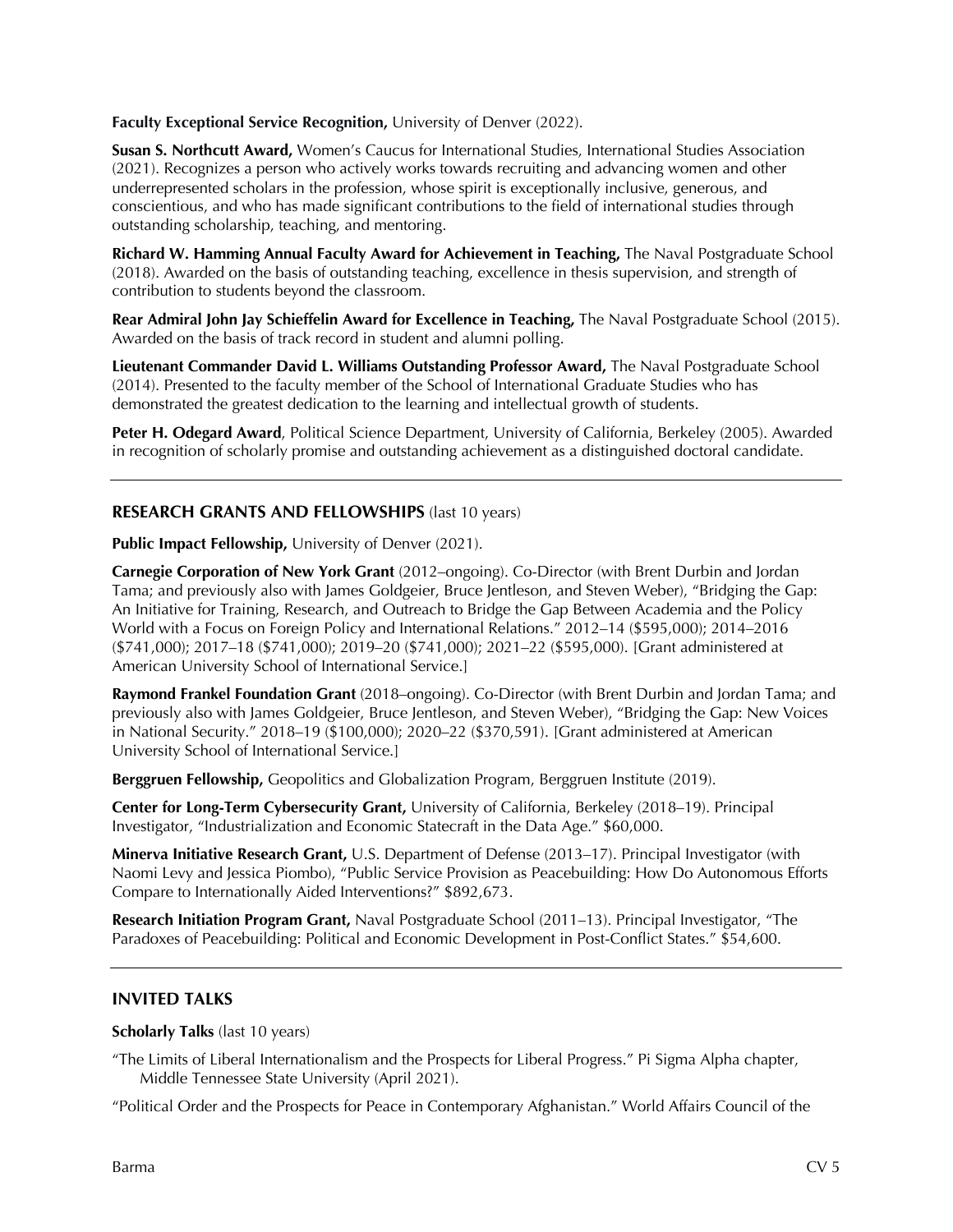Monterey Bay Area, Monterey (May 2019).

- "Peacebuilding and Political Order in Post-Conflict Societies." Center for International Security and Cooperation, Freeman Spogli Institute for International Studies, Stanford University, Palo Alto (May 2018).
- "Political Order in Contemporary Afghanistan: Nation-Building, Civil War, and Post-Conflict Peacebuilding." Guest Lecture in Politics 60: Comparative Politics of the Developing World, University of California, Santa Cruz (November 2016).
- "The Challenges of Post-Conflict Peacebuilding."
	- Korbel School of International Studies, University of Denver (April 2016).
	- Denver Council on Foreign Relations, Denver (April 2016).
- "Petroleum Dependence and Conflict in Rentier States: A Case Study of Timor-Leste and Global Policy Implications." Watson Institute for International Affairs, Brown University, Providence (April 2015).
- "Public Service Provision as Peacebuilding: How Do Autonomous Efforts Compare to Internationally Aided Interventions?" Minerva Initiative Annual Conference, Washington, DC (September 2014).

"Peacebuilding and the Predatory Political Economy of Insecurity."

- Department of Political and Social Change Seminar, Australian National University, Canberra, Australia (March 2012).
- Politics Speaker Series, University of California, Santa Cruz (January 2012).
- "Rents to Riches? The Political Economy of Natural Resource-Led Development in East Asia and the Pacific." Crawford School of Economics and Government, Australian National University, Canberra, Australia (February 2012).

## **Panels, Workshops, and Other Presentations** (last 5 years)

- "Engaging Peacebuilding and Development Issues." International Policy Summer Institute, Bridging the Gap, Washington, DC (June 2022).
- "International Aid Partnership in Fragile States A New Voices in International Security Workshop." Coorganizer. Bridging the Gap and U.S. Institute of Peace (May 2022).
- "Being an LGBTG IR Academic." Co-organizer and co-moderator. Outing IR series, Mortara Center for International Studies at Georgetown University and Josef Korbel School of International Studies at the University of Denver (May 2022).
- "Navigating the Field as a Queer / Trans / Nonbinary Person." Women in Conflict Studies Professional Development Series (February 2022).
- "One Year Later: Reflections on the January 6 Insurrection." Organizer, co-moderator, and panelist. Josef Korbel School of International Studies (January 2022).
- "Local-Level Collaboration: From Crisis to Opportunity." Organizer and moderator. Scrivner Institute of Public Policy, Josef Korbel School of International Studies (November 2021).
- "Making Sense of Afghanistan." Josef Korbel School of International Studies (September 2021).
- "Afghanistan in Context." Triangle Institute for Security Studies and the University of North Carolina Center for Middle East and Islamic Studies (August 2021).
- "Decolonizing Development: Theory and Practice." Decolonizing Development Series: Bridging the Gap Between Academia, Implementation, and Justice. Josef Korbel School of International Studies–Posner Center for International Development (March 2021).
- "Race and International Development." Global Political Economy Project–Race Series, Mortara Center for International Studies, Georgetown University (March 2021).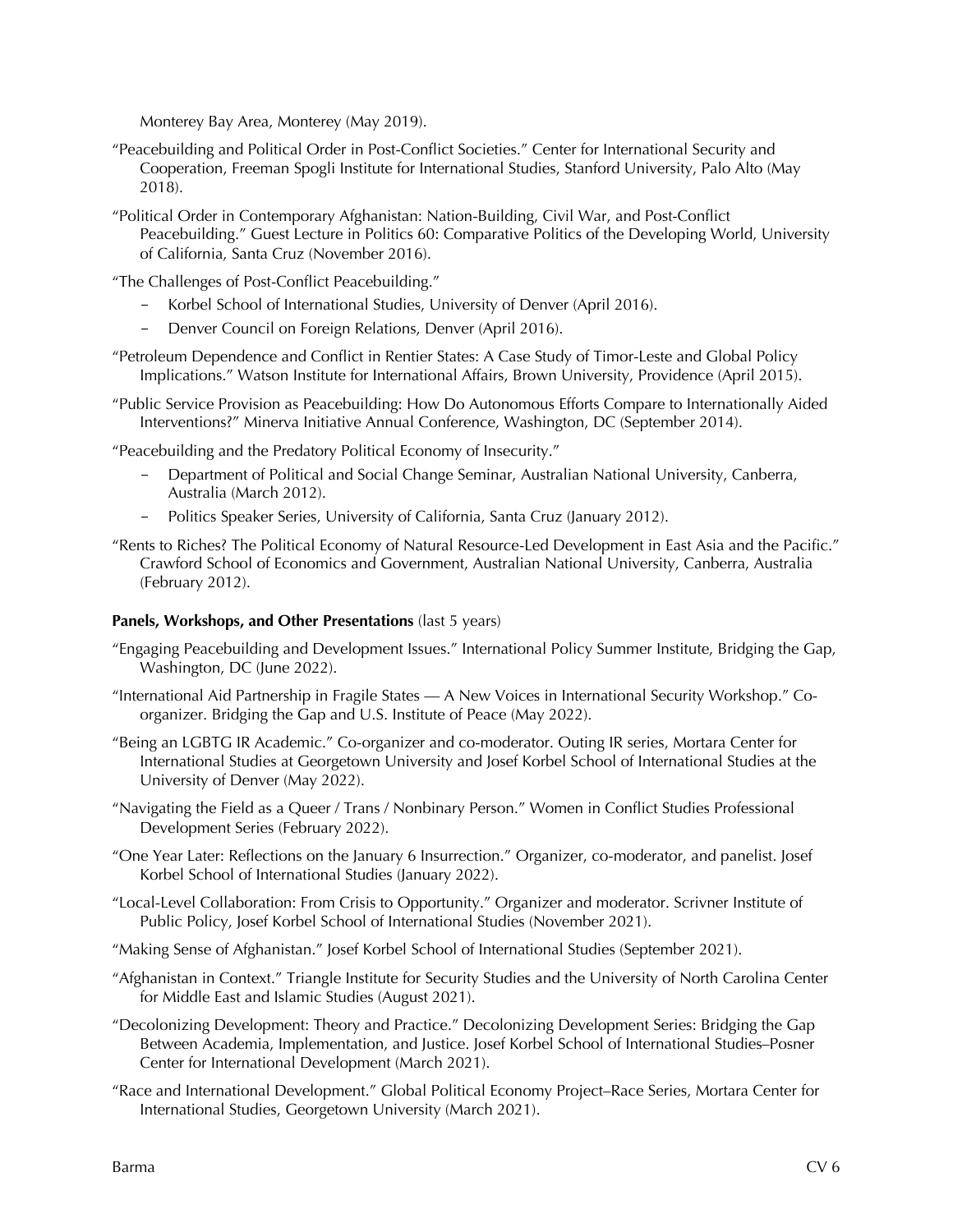- "Foreign Policy Landscape for the Biden Administration." Co-organizer and co-moderator. Sié Center for International Security & Diplomacy–Scrivner Institute of Public Policy–Center on American Politics, Josef Korbel School of International Studies (February 2021).
- "Inauguration Day: What Can the Biden Administration Hope to Achieve?" Co-organizer, co-moderator, and panelist. Scrivner Institute of Public Policy–Center on American Politics, Josef Korbel School of International Studies (January 2021).
- "Insurrection at the Capitol." Co-organizer, co-moderator, and panelist. Scrivner Institute of Public Policy– Center on American Politics, Josef Korbel School of International Studies (January 2021).
- "Enhancing Diversity and Strengthening Inclusion in Efforts to Bridge the Academia–Policy Gap." Organizer and Chair. Bridging the Gap (May 2020).
- "Will COVID-19 End Globalization As We Know It?" SNF Agora Conversations Webinar, Stavros Niarchos Foundation Agora Institute, Johns Hopkins University (May 2020).
- "Mentoring, Relationships, and Networks." Pay-It-Forward Workshop, ISSS–IS Annual Conference, Denver (October 2019).
- "Digital Authoritarianism: Tools, Diffusion, and Responses A New Voices in International Security Workshop." Co-organizer and co-moderator. Bridging the Gap and Center on a New American Security, Washington, DC (September 2019).
- "Am I Doing This Right?" Ignite Talk, Online Media Caucus. International Studies Association Annual Convention, Toronto (March 2019).
- "Solutions: Integrating the Toolkit." Panelist, Future Strategy Forum, Center for Strategic and International Studies, Washington, DC (May 2018).
- "The Rules of the Global Economic Game." Fletcher–MGIMO Conference on U.S.–Russia Relations, Fletcher School of Law and Diplomacy, Tufts University, Boston (November 2017).

## **CONFERENCE PAPERS** (last 5 years)

"Peacebuilding and Post-Conflict Political Order in Historical Institutionalist Perspective."

- ISSS–IS Annual Conference, Denver (October 2019).
- International Studies Association Annual Convention, San Francisco (April 2018).
- Theme Panel, American Political Science Association Annual Meeting, San Francisco (Sept 2017).
- "An Empirical Approach to Disentangling Statebuilding and Peacebuilding." (with Naomi Levy and Jessica Piombo) American Political Science Association Annual Meeting, Boston (September 2018).
- "The Effects of Aid Dynamics on State Authority, Effectiveness, and Legitimacy." (with Naomi Levy and Jessica Piombo)
	- American Political Science Association Annual Meeting, San Francisco (September 2017).
	- International Studies Association Annual Convention, San Francisco (April 2018).
- "Conceptualizing the Mechanisms of Peacebuilding: How do Aid Dynamics Affect the Depth of Peace?" (with Naomi Levy and Jessica Piombo) International Studies Association Annual Convention, Baltimore (February 2017).

## **OTHER CONFERENCE ROLES** (last 5 years)

Discussant. "Author Meets Critics" Roundtable Panel on *Governing for Revolution: Social Transformation in Civil War*, by Megan Stewart. International Studies Association Annual Convention, Nashville (April 2022).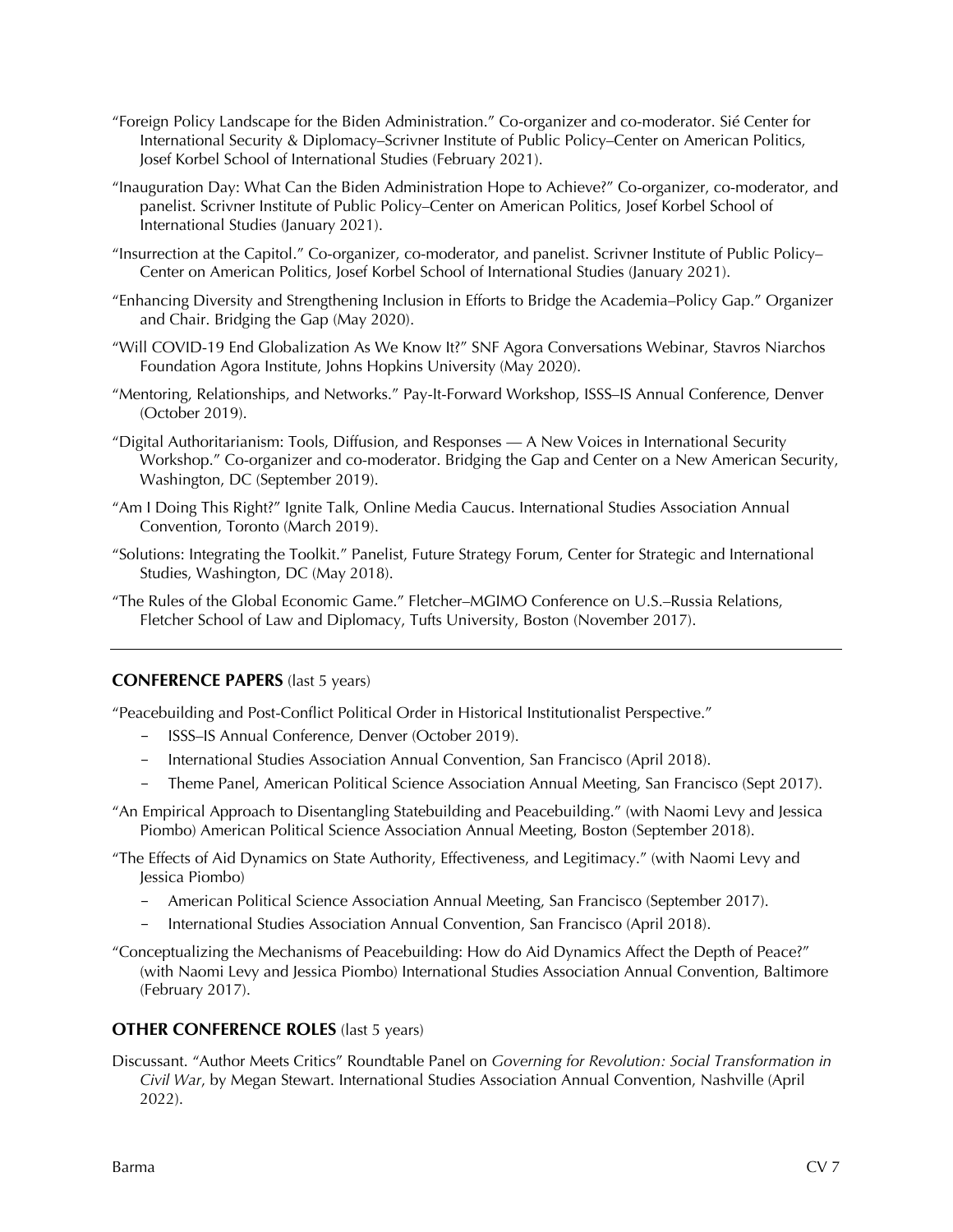- Discussant. "Author Meets Critics" Roundtable Panel on *Partial Hegemony: Oil Politics and International Order*, by Jeff Colgan. International Studies Association Annual Convention, Nashville (April 2022).
- Panelist and Organizer. Roundtable on "What is Statebuilding?" International Studies Association Annual Convention, Nashville (March 2022).
- Chair. Panel on "Theory and Practice of Foreign-Policy Relevant Research." American Political Science Association Annual Meeting (September 2021).
- Panelist. Roundtable panel on "What Do We Know about International State Building?" International Studies Association Annual Convention (April 2021).
- Chair and Panelist. Roundtable panel on "Reimagining Global Liberalism." International Studies Association Annual Convention (April 2021).
- Discussant. Panel on "Monopolizing Legitimate Violence: States, (In)security, and Political Order." International Studies Association Annual Convention (April 2021).
- Discussant. "Connecting the Local to the International: Examining the Relationship Between International and Domestic Peacebuilding and Their Effects on Quality Peace." Workshop at the Peace Science Society Annual Meeting (November 2020).
- Discussant. "Author Meets Critics" Roundtable Panel on *Civil Action and the Dynamics of Violence*. ISSS–IS Annual Conference, Denver (October 2019).
- Discussant, Panelist, and Organizer. Panel on "Building Political Order: Antecedents, Challenges, and Consequences." ISSS–IS Annual Conference, Denver (October 2019).
- Panelist. Roundtable panel on "Security Studies: What Qualifies?" ISSS–IS Annual Conference, Denver (October 2019).
- Chair. Panel on "Fragility, Insecurity, and Actors in Post-Conflict Contexts." ISSS–IS Annual Conference, Denver (October 2019).
- Chair and Discussant. Roundtable panel on "Global Governance in Local War and Peace." International Studies Association Annual Convention, Toronto (March 2019).
- Co-Chair, Panelist, and Co-Organizer. Roundtable panel on "The Praxis–Scholarship Nexus in Peacebuilding and Statebuilding." International Studies Association Annual Convention, Toronto (March 2019).
- Discussant. Roundtable panel on "Disentangling Statebuilding and Peacebuilding." International Studies Association Annual Convention, San Francisco (April 2018).
- Chair and Organizer. Panel on "The Effects of Foreign Aid on Recipient Government Effectiveness and Legitimacy." American Political Science Association Annual Meeting, San Francisco (September 2017).

## **TEACHING**

# Associate Professor § "International Development Policy," Winter 2021, 2022. § "Values-Based Leadership in International and Public Affairs," (co-instructor) Winter 2021, 2022. **Department of National Security Affairs, Naval Postgraduate School (Aug 2010 – July 2020)** Associate Professor § "Political Economy of East Asia," Spring and Summer 2011, 2012; Spring 2013; Summer 2014; Spring 2015; Spring 2016; Winter 2017; Winter 2018; Summer 2018; Fall 2019.

## Barma CV 8

**Josef Korbel School of International Studies, University of Denver** (Sept 2020 – present)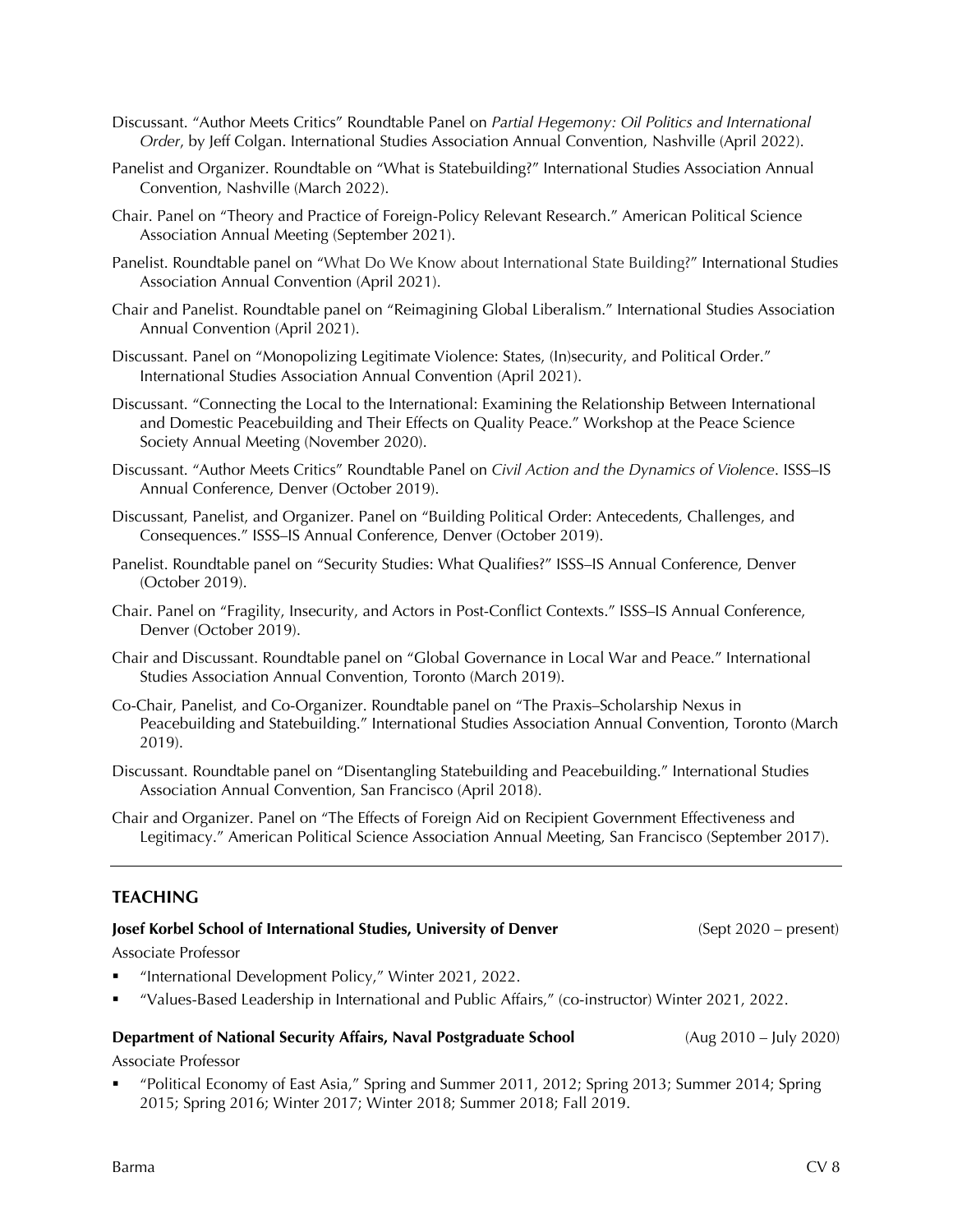- § "Comparative Political Economic Systems," Spring and Summer 2011, 2012, 2013; Spring 2014; Summer 2015; Summer 2016; Summer 2018.
- § "Special Issues in the Political Economy of Development," Summer 2013, 2017; Winter 2018.

## **Department of Political Science, University of California, Berkeley** (Sept 2002 – May 2004)

Graduate Student Instructor

- § "Introduction to International Relations," Spring 2004.
- "International Political Economy," Spring 2003.
- § "Varieties of Capitalism: The Political Economic Systems of the World," Fall 2002, Fall 2003.

## **NON-TRADITIONAL TEACHING** (last 5 years)

- § Organizer and Co-Instructor: International Studies Association Career Course on "Conducting Policy-Relevant and Responsibly Engaged Public Scholarship," International Studies Association Annual Convention (Nashville, March 2022).
- § Co-instructor: "Unintended Consequences: How Good Faith Policy Advising and Interventions Can Lead to Bad Outcomes." Module for the Responsible Public Engagement Institute, Sié Chéou-Kang Center for International Security and Diplomacy, University of Denver (May 2021).
- § Workshop lecture: "The Use of Scenario Thinking to Bridge the Gap." New Era Foreign Policy Conference, Bridging the Gap. American University, Washington, DC (2012, 2014, 2016, 2018).
- § Short-course module: "Post-Conflict Governance." Center for Civil–Military Relations, Naval Postgraduate School (2016, 2017).
- § Briefing: "The Political Economy of East Asia in Global Context." Tailored Support Program, Center for Executive Education, Naval Postgraduate School (2016, 2017).
- § Instructor: "Conducting Interview-Based Field Research" module. Short Course on *Designing and Conducting Field Research*, American Political Science Association Annual Meeting (San Francisco, September 2015; San Francisco September 2017).

## **UNIVERSITY SERVICE**

#### **Scrivner Institute of Public Policy** (Sept 2020 – present) **Josef Korbel School of International Studies, University of Denver**

Founding Director and Chair

- § Develop strategic plan and position the Scrivner Institute as an inter-disciplinary and public-facing hub for research, events, and dialogue on contemporary local to global public policy challenges and opportunities.
- Serve as Chair and Degree Director of BA in Public Policy and Master of Public Policy degree programs, renewing the MPP curriculum, developing new instructional modalities, and building experiential elements into the MPP degree program.

## **University of Denver** (Sept 2020 – present)

Committee Member, Josef Korbel School of International Studies

Korbel Faculty Council, 2021–present; Faculty Search Committee for three tenure-track Assistant Professors (Democratic Governance, Peace and Security, and Public Policy) and one senior hire (Environmental Sustainability), 2021; Faculty Search Committee for Professor of the Practice of Public Policy, 2021 (Chair); Faculty Search Committee for Assistant Professor of Public Policy, 2020 (Chair).

#### **Department of National Security Affairs, Naval Postgraduate School** (Oct 2019 – July 2020)

Associate Chair for Instruction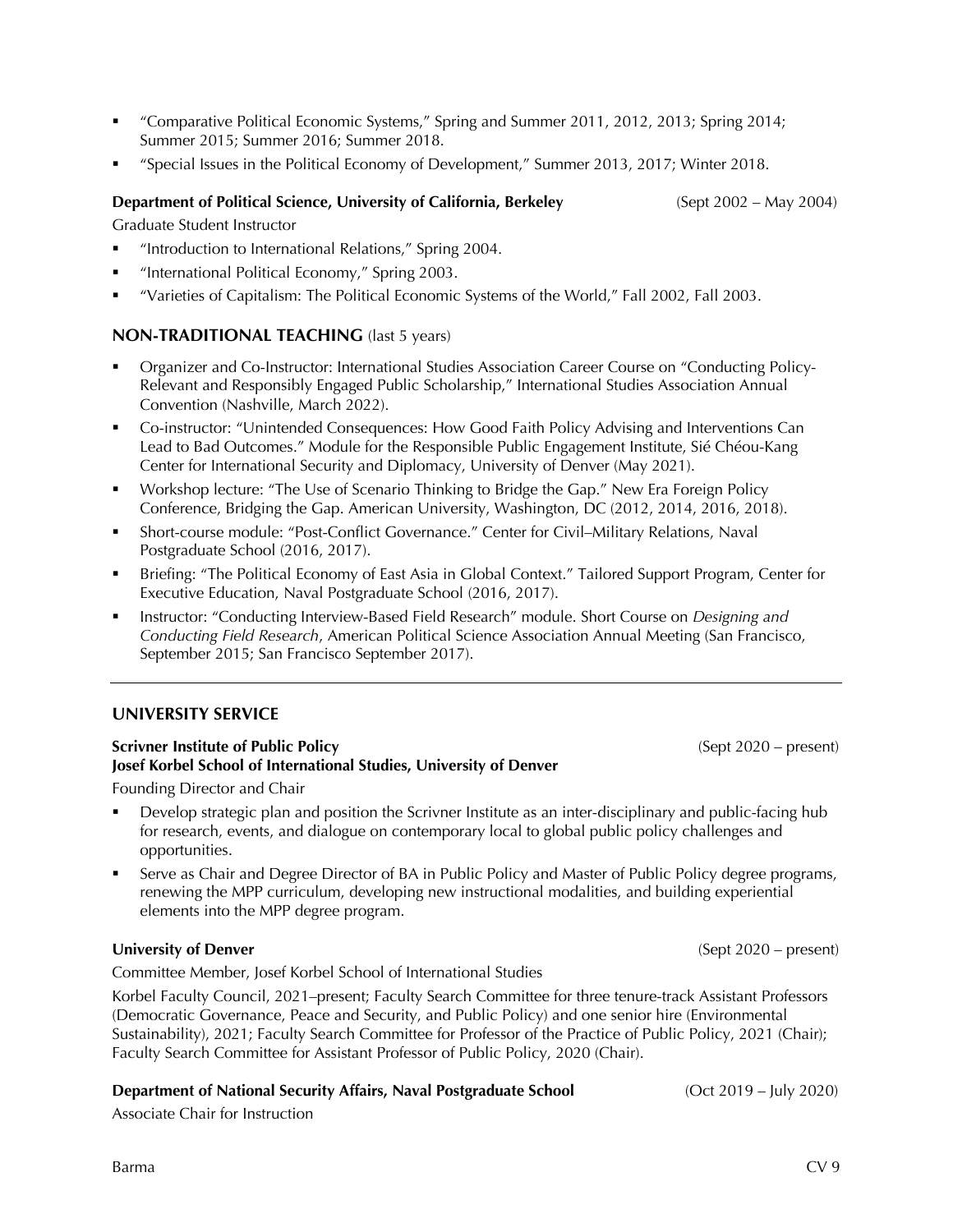- § Oversee departmental academic governance, including degree requirements, curriculum design, and course offerings and schedule. Lead departmental academic team, comprising academic associates for curricula and education technicians.
- § Support department chair in matters of overall departmental governance; collaborate with department chair and vice-provost on academic program and accreditation reviews.

#### **Department of National Security Affairs, Naval Postgraduate School** (Oct 2015 – Sept 2018)

Academic Associate

Western Hemisphere Curriculum (Oct 2015 – Sept 2017); Middle East, South Asia, and Sub-Saharan Africa Curriculum (Oct 2016 – Sept 2018); Strategic Studies Curriculum (Oct 2017 – Sept 2018)

Ensure curriculum students meet program requirements through advising and course load review; approve thesis proposals and administer the curricular comprehensive exam; participate in broader departmental academic governance, including curriculum reviews.

#### **Naval Postgraduate School** (2013–2020)

Committee Member, Department of National Security Affairs

Tenure-track Annual Review Committee, 2018–2019; Doctoral Committee, 2013–2018; Global Connections Speaker Series Steering Committee, 2015–2017; Faculty Search Committee for Latin America Scholar, 2015; Thesis Process Improvement Committee, 2013.

Committee Member, University-level

Faculty Council, Scholarship Committee member (2018, 2019) and Chair (2020), Nominating Committee member (2012) and Chair (2013, 2014); Schieffelin Teaching Excellence Award Committee, 2016–2020; Provost's Strategic Planning Coordination Committee, 2017–2019; Department of National Security Affairs Chair Reappointment Committee, 2016; School of International and Graduate Studies Dean Reappointment Committee, 2014.

## **ACADEMIC SERVICE**

## **Peer Reviewer** (ongoing)

Books: Cambridge University Press; Georgetown University Press; Oxford University Press; Stanford University Press.

Refereed journals: *Asia & the Pacific Policy Studies; Contemporary Security Policy; European Journal of International Relations; Governance: An International Journal of Policy, Administration, and Institutions; International Security; International Studies Quarterly; International Studies Review; Journal of Conflict Resolution; Journal of Global Security Studies; Journal of Politics; Public Administration and Development; Stability: International Journal of Security and Development; World Development.*

Grants and Fellowships: Minerva Research Initiative–University Research Grants (2017); United States Institute of Peace Jennings Randolph Peace Scholar Dissertation Fellowship (2019).

## **Duck of Minerva** (July 2021 – present)

Editorial Team Member and Contributor

## **Sié Chéou-Kang Center for International Security and Diplomacy** (May 2019 – present)

Josef Korbel School of International Studies, University of Denver

- § Member of Responsible Public Engagement Board.
- Instructor in Responsible Public Engagement Institute.
- § Member of faculty research team on "Promoting Ethical Approaches to Policy Engagement" project funded by the Carnegie Corporation of New York (2021–22).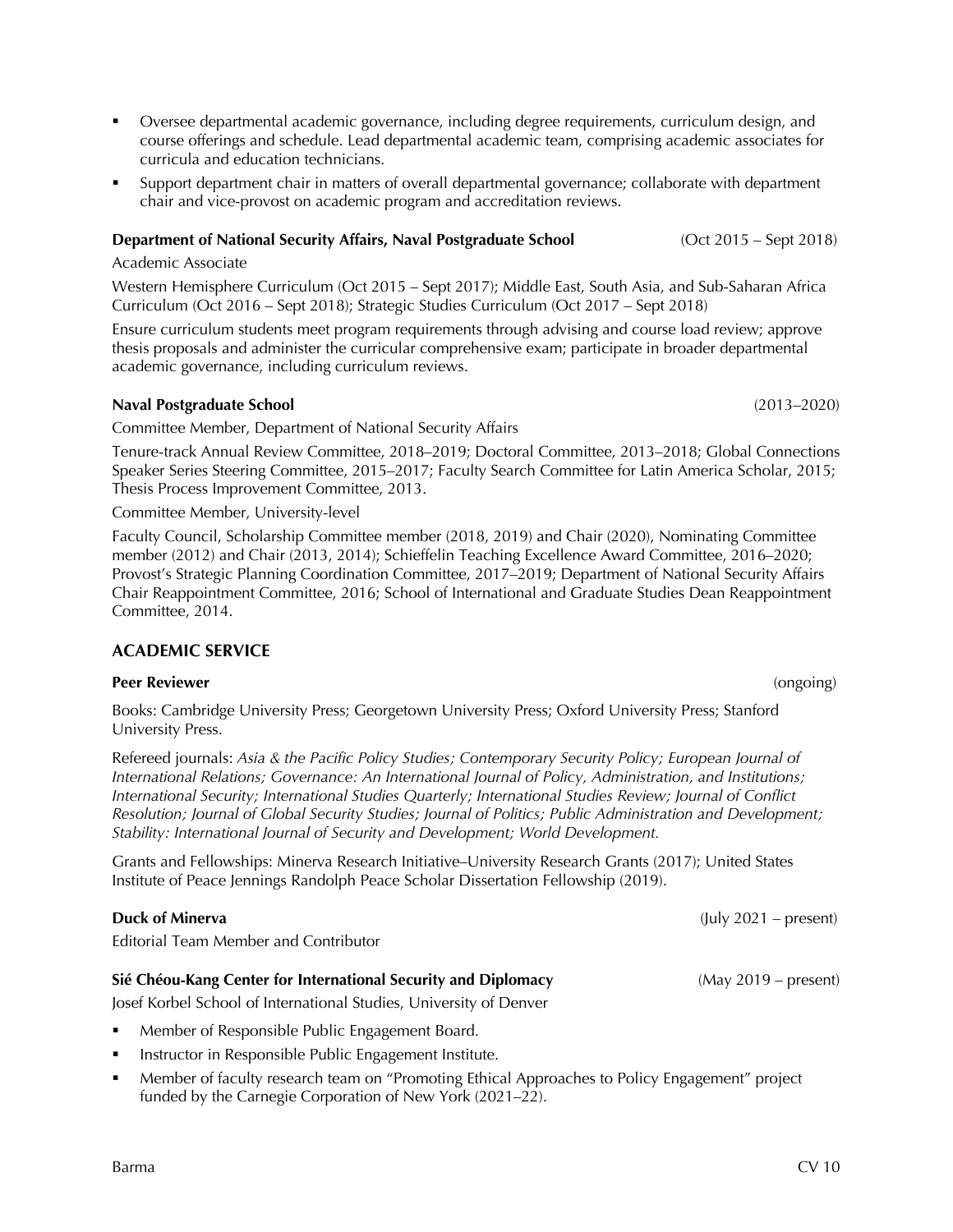## **International Security Studies Section (ISSS)** (March 2019 – present)

International Studies Association

Governing Council Member; Member of ISSS Diversity Task Force; Member of 2019 ISSS Best Book Award committee; Member of 2020 ISSS Emerging Scholar Award committee; ISSS Section Program Chair for ISA 2022 Annual Convention.

## **Bridging the Gap Capacities Bridging the Gap CAUSE 1999 CAUSE 1999 CAUSE 1999 CAUSE 1999 CAUSE 1999 CAUSE 1999 CAUSE 1999 CAUSE 1999 CAUSE 1999 CAUSE 1999 CAUSE 1999 CAUSE 1999 CAUSE 1999 C**

Co-Founder and Co-Director

Part of leadership team that co-founded and now designs and manages a Carnegie Corporation-funded project devoted to the bridging of academia and practice on contemporary international policy issues.

- § Design and deliver structured professional training for scholars of all ranks to develop policy-relevant research projects and disseminate their findings to audiences and communities beyond academia.
- § Create opportunities for and conduct new forms of policy-relevant research.
- § Build substantive links between scholars and practitioners on international policy issues.
- § Mentor emerging scholars and promote diversity and inclusion in public-facing scholarship in international affairs.

## **University of California, Berkeley** (Sept 2005 – July 2007)

Research Fellow, Institute of International Studies

- § Co-directed the International Dynamics of Emerging Powers research program.
- § Co-designed and implemented the New Era Global Foreign Policy Scenario Project.
- § Co-founded the New Era Foreign Policy Conference, an annual workshop for PhD candidates in international affairs interested in generating policy-relevant research projects.

## **PROFESSIONAL EXPERIENCE**

## **The World Bank** (August 2010 – Dec 2013)

Consultant, Social Development Department

Lead investigator for project on successful institution-building in fragile states.

Young Professional and Public Sector Specialist, East Asia and Pacific Region, Poverty Reduction and Economic Management Sector Unit

- § Co-managed cross-regional, multi-country study on the political economy of natural resource-led development. Designed comparative methodology, led field research in Laos, Mongolia, and Timor-Leste, and co-authored synthetic volume.
- Led analytical work on civil service reform in Laos and Timor-Leste and governance and mining in Mongolia, aimed at enhancing developmental effectiveness of interventions.

## **The World Bank** (Summer 2002, Summer 2003)

Consultant and Summer Intern, East Asia and Pacific and South Asia Regions, Poverty Reduction and Economic Management Sector Units

§ Conducted field-based analytical work on civil service reform in Cambodia and Afghanistan.

## **The World Bank** (Apr 1998 – July 2001)

Research Analyst, East Asia and Pacific Region, Poverty Reduction and Economic Management Sector Unit; and Consultant, Public Sector Group, Poverty Reduction and Economic Management Network

**The World Bank** (Sept 2007 – July 2010)